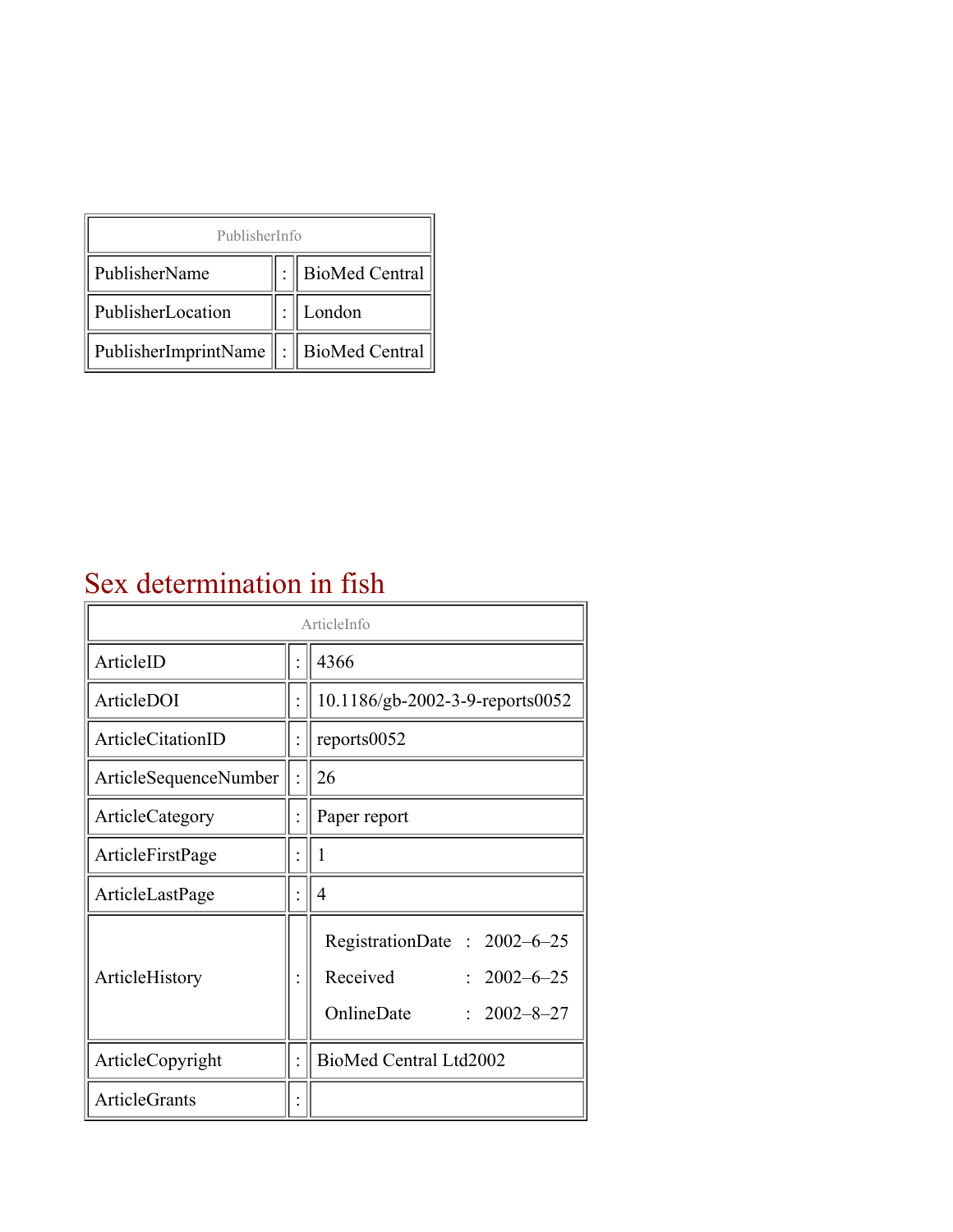#### Jean-Nicolas Volff

#### Summary

An excellent candidate for the master sex-determining gene on the Y chromosome of the medaka fish is not related to the mammalian *SRY* gene

# Significance and context

In contrast to mammals and birds, teleost fish display an amazing diversity of sex-determination systems. Male heterogamety (males are XY and females XX, as is generally the rule in mammals) and female heterogamety (females are WZ and males ZZ, the system at work in birds) are sometimes observed within the same fish genus and even the same fish species. More complicated systems can involve multiple sex chromosomes and multiple gene loci (influence from autosomal loci on sex determination and polyfactorial sex determination). Hermaphroditism has been observed in fish; environmental factors (for example temperature) can also influence their sex-determination systems. Almost nothing is known about the mechanisms driving the diversity of sex determination in fish, and the evolutionary significance of the various mechanisms remains almost completely obscure.

In most mammalian species, the male-inducing master sex-determining gene, *SRY*, is located on the Y chromosome and is therefore absent from XX females. *SRY* is presumed to be specific to mammals. No master sex-determination gene has yet been unambiguously identified in fish or other nonmammalian vertebrates. Matsuda *et al.* have described an outstanding candidate for the first master sex-determining gene in fish, from *Oryzias latipes*.

## Key results

Sex determination in the teleost fish *O. latipes* (medaka) involves simple male heterogamety. In contrast to the situation observed in humans, the medaka Y chromosome is very similar to the X; there is no cytogenetic difference between X and Y, and X-Y pairing occurs along almost the complete chromosome length. This suggests that the male-determining region on the Y chromosome should be relatively small. Using a positional cloning strategy, Matsuda *et al.* restricted this region to 530 kb encompassed by four bacterial artificial chromosome genomic clones. Sequencing of about 422 kb from this region led to the identification of 52 putative genes. Deletion analysis of the Y chromosome of an XY congenic female further shortened the region to 250 kb, containing 27 candidate genes. Only three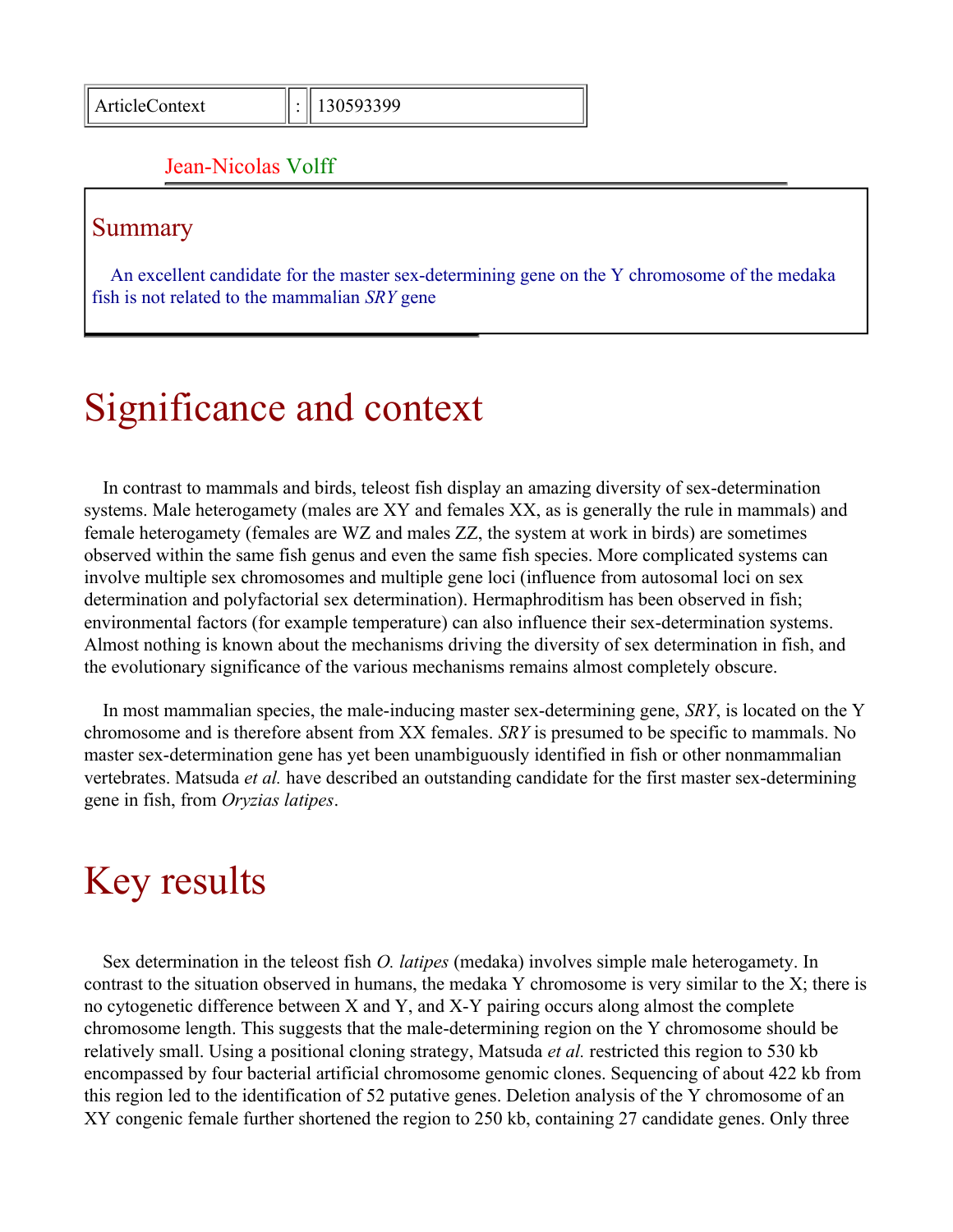of these were expressed in embryos; and only one gene, called *DMY*, was expressed exclusively in XY embryos and was present on the Y but not on the X chromosome. The *DMY* gene spans six exons and encodes a putative protein of 267 amino acids containing a DNA-binding domain called DM, which is also present in some proteins involved in sex determination in nematodes and flies. Interestingly, DMY is very similar to DMRT1, a transcription factor that is also involved in male development in other vertebrates, including humans. DMY was shown to be essential for male medaka development, as a spontaneous XY female (sex reversal) produced a truncated DMY protein as a result of a single insertion in exon 3. A second XY female presented a very low level of expression of DMY. And DMY expression was detected only in the somatic cells surrounding the germ cells in XY embryos. Taken together, the results of Matsuda *et al.* indicate that *DMY* is a Y-specific gene required for male development in the medaka fish.

## Reporter's comments

Although more work is required to define the Y-specific gene identified by Matsuda *et al.* as the master sex-determining gene, *DMY* is without doubt the leading candidate for this function in the medaka. The phylogenetic relationship between *DMY* and *DMRT1*, as well as the molecular mechanism of formation and the age of the *DMY* gene on the Y chromosome, remain to be determined. Transcription factors containing the DM domain are involved in sex determination in animals as different as nematodes, flies and mammals, but do not by themselves determine the sex. In these organisms they are under the control of upstream sex-deciding signals (for example, the Xchromosome:autosome ratio in the fruit fly, or the presence or absence of SRY in most mammals) that are generally poorly conserved between divergent animal lineages. Two possibilities have then to be considered for the medaka *DMY*: either upstream sex-determining signals are simply not present in this fish, or *DMY* acquired a new function at the top of the cascade, controlling or replacing the pre-existing upstream sex-determining signals. Could *DMY* be the master sex-determining gene in fish? This appears possible, as even in birds the best candidate for such a function is the *DMY*-related *DMRT1* gene, which is located on the Z but not on the W chromosome in chickens. Nevertheless, the role of DMY in the numerous sex-determination systems found in fish remains to be determined. Alternatively, the diversity of sex-determination systems in fish might be related to the use of different master sex-determining genes, and the quest for such genes in different fish species might uncover currently unknown vertebrate sex-determining genes. Because of the absence of obvious sex-linked markers and heteromorphic sex chromosomes, pufferfish and zebrafish do not appear to be suitable for performing studies on genetic sex determination. Comparison of the medaka with alternative models, such as the platyfish *Xiphophorus maculatus* and the tilapia *Oreochromis niloticus*, will probably contribute considerably to our understanding of the molecular and evolutionary mechanisms driving the variability of sex determination in fish.

# Table of links

*[Nature](http://www.nature.com/)*